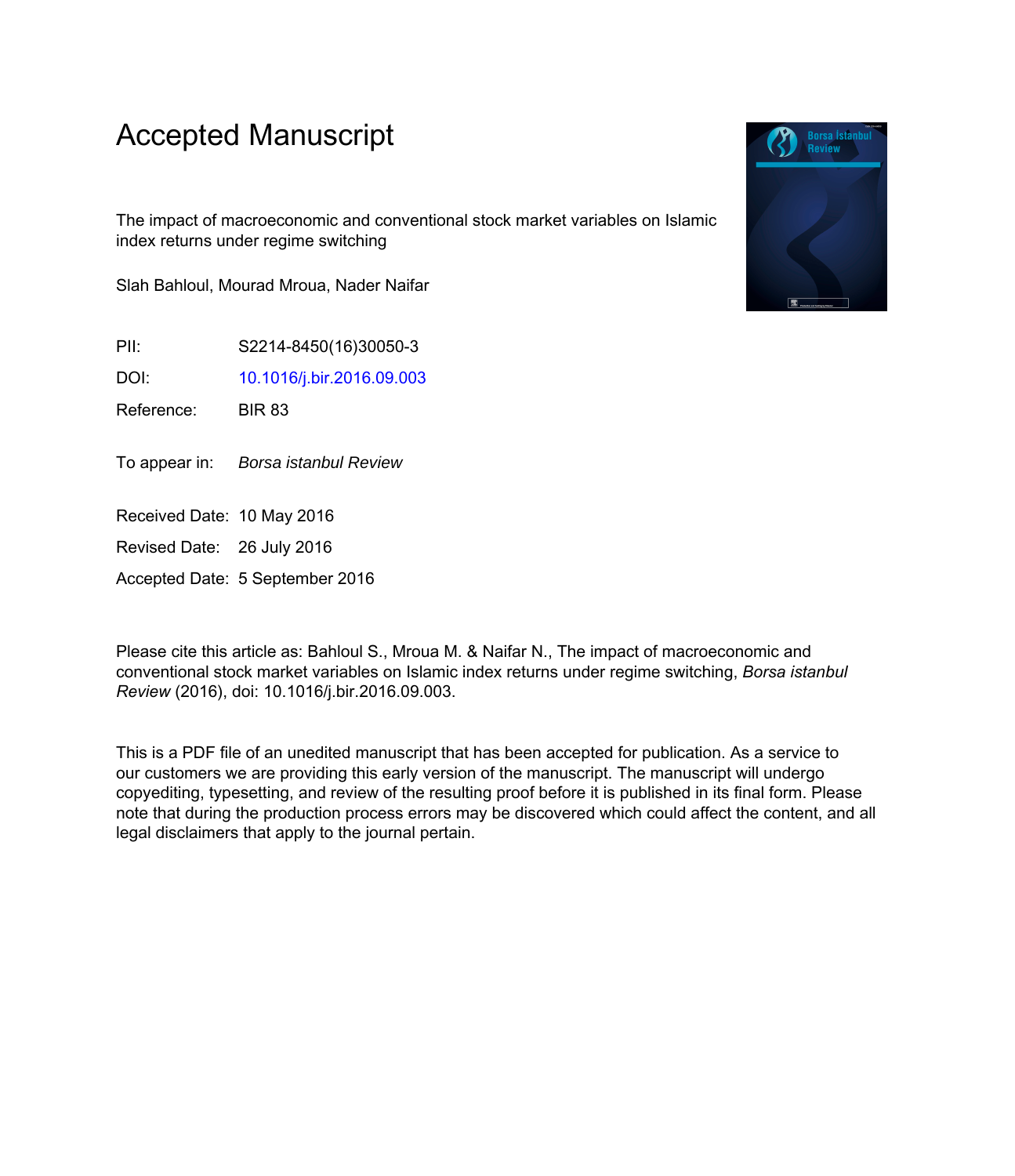## **The impact of macroeconomic and conventional stock market variables on Islamic index returns under regime switching**

Slah Bahloul\*<sup>a</sup>, Mourad Mroua<sup>b</sup>, Nader Naifar <sup>c</sup>

<sup>a</sup> Department of Management, University of Sfax, Higher School of Business Administration, Road of the Airport 4, 3018, Sfax, Tunisia E-mail: SlahBahloul@gmail.com \*(corresponding author)

<sup>b</sup> Department of Management, University of Sfax, Institute of High Business Studies, Road Sidi Mansour Km 10, B.P 43 – 3061 Sfax, Tunisia E-mail: mroua\_mourad@yahoo.fr

<sup>c</sup> Department of Finance and Investment, College of Economics and Administrative Sciences, Al Imam Mohammad Ibn Saud Islamic University (IMSIU), PO Box 5701, Riyadh, Saudi Arabia E-mail : naneifar@imamu.edu.sa

## **Abstract**

Slah Bahloul<sup>8</sup><sup>4</sup>, Mourad Mroua<sup>b</sup>, Nader Naifar <sup>c</sup><br>
"Department of Management, University of Sfax, Higher School of Business Administration,<br>
Road of the highor 4, 3018, Sfax, Tunisia<br>
"corresponding author"<br>
"Correspo The objective of this paper is to study the impact of conventional stock market return and volatility and various macroeconomic variables (including inflation rate, short-term interest rate, the slope of the yield curve and money supply) on Islamic stock markets returns for twenty developed and emerging markets using Markov switching regression models. The empirical results for the period 2002-2014 show that both developed and emerging Islamic stock indices are influenced by conventional stock indices returns and money supply for both the low and high volatility regimes. However, the other macroeconomic variables fail to explain the dynamics of Islamic stock indices especially in the high volatility regime. Similar conclusions are obtained by using the MS-VAR model.

*Keywords*: Islamic index return; conventional index return; macroeconomic variables; Markov switching regressions; MS-VAR model.

*JEL: G10, G12, C34*